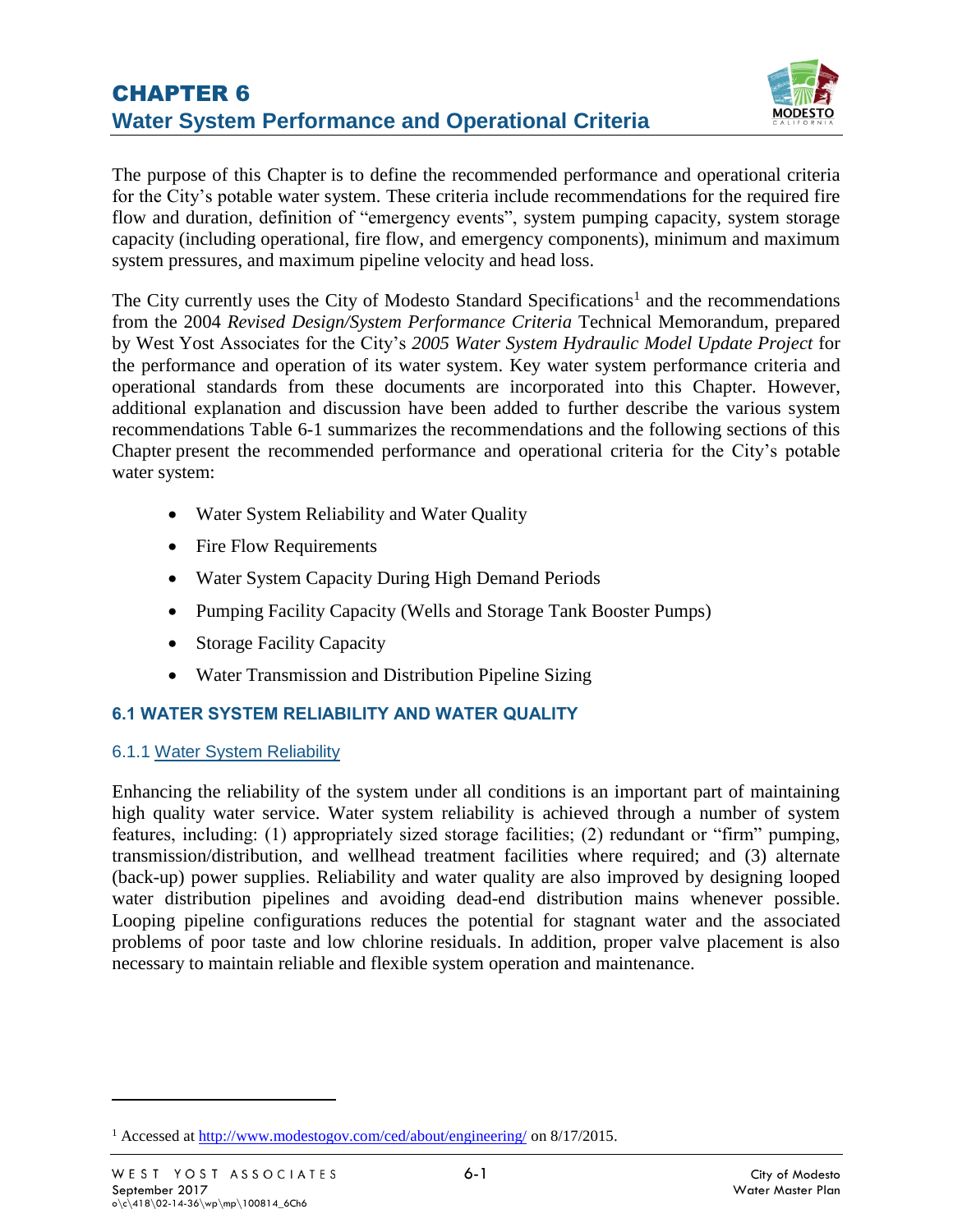<span id="page-1-0"></span>

| Table 6-1. Summary of Recommended Potable Water System Performance and Operational Criteria |                                                                                                                                                                                                                                                                                         |                                                                                                                                                                                                                                                                                                                                            |  |  |  |  |  |  |
|---------------------------------------------------------------------------------------------|-----------------------------------------------------------------------------------------------------------------------------------------------------------------------------------------------------------------------------------------------------------------------------------------|--------------------------------------------------------------------------------------------------------------------------------------------------------------------------------------------------------------------------------------------------------------------------------------------------------------------------------------------|--|--|--|--|--|--|
| Component                                                                                   | Criteria                                                                                                                                                                                                                                                                                | Remarks / Issues                                                                                                                                                                                                                                                                                                                           |  |  |  |  |  |  |
| Fire Flow Requirements (flow [gpm] @ duration [hours])                                      |                                                                                                                                                                                                                                                                                         |                                                                                                                                                                                                                                                                                                                                            |  |  |  |  |  |  |
| Single Family Residential                                                                   | 1,500 gpm @ 2 hrs                                                                                                                                                                                                                                                                       |                                                                                                                                                                                                                                                                                                                                            |  |  |  |  |  |  |
| Multi Family Residential                                                                    | 2,500 gpm @ 2 hrs                                                                                                                                                                                                                                                                       |                                                                                                                                                                                                                                                                                                                                            |  |  |  |  |  |  |
| Commercial<br>Institutional (schools, hospitals, etc.)                                      | 4,000 gpm @ 2 hrs (with approved automatic sprinkler system)<br>4,000 gpm @ 4 hrs (with approved automatic sprinkler system)                                                                                                                                                            |                                                                                                                                                                                                                                                                                                                                            |  |  |  |  |  |  |
| Industrial / Business Park                                                                  | 4,000 gpm @ 4 hrs (with approved automatic sprinkler system)                                                                                                                                                                                                                            |                                                                                                                                                                                                                                                                                                                                            |  |  |  |  |  |  |
| <b>Water Supply Capacity</b>                                                                |                                                                                                                                                                                                                                                                                         |                                                                                                                                                                                                                                                                                                                                            |  |  |  |  |  |  |
|                                                                                             |                                                                                                                                                                                                                                                                                         | Firm groundwater supply capacity is defined as 60% of the active<br>operational groundwater production capacity for one day.                                                                                                                                                                                                               |  |  |  |  |  |  |
| Supply / Pumping Capacity                                                                   | Provide firm supply capacity equal to maximum day demand                                                                                                                                                                                                                                | An active well is defined as any well that is currently operational.<br>Wells that are abandoned, or temporarily out of service due to<br>mechanical breakdowns, routine maintenance, water quality or<br>other operational issues, or wells that pump directly into tanks are<br>not considered active.                                   |  |  |  |  |  |  |
| <b>Water Distribution System Capacity</b>                                                   |                                                                                                                                                                                                                                                                                         |                                                                                                                                                                                                                                                                                                                                            |  |  |  |  |  |  |
| Maximum Day Demand plus Fire Flow                                                           | Provide firm capacity equal to maximum day demand plus fire flow                                                                                                                                                                                                                        | Assumes two simultaneous fire flow events (one Multi-Family<br>Residential fire flow and one Commercial fire flow).                                                                                                                                                                                                                        |  |  |  |  |  |  |
| Peak Hour Demand<br><b>Pumping Facility Capacity</b>                                        | Provide firm capacity equal to peak hour demand                                                                                                                                                                                                                                         |                                                                                                                                                                                                                                                                                                                                            |  |  |  |  |  |  |
| <b>Pumping Capacity</b>                                                                     | Provide the greater of maximum day concurrent with fire flow or peak hour<br>demand                                                                                                                                                                                                     | Assume firm pumping capacity. Firm pumping capacity is defined<br>as the total booster pump station capacity with the largest pump<br>out of service or 60% of the active operational groundwater<br>production capacity from all wells for one day.                                                                                       |  |  |  |  |  |  |
| <b>Backup Power</b>                                                                         | Equal to the firm capacity of the pumping facility                                                                                                                                                                                                                                      | On-site generator for critical stations. <sup>(a)</sup><br>Plug in portable generator for less critical stations.                                                                                                                                                                                                                          |  |  |  |  |  |  |
| <b>Water Storage and System Peaking Capacity</b>                                            |                                                                                                                                                                                                                                                                                         |                                                                                                                                                                                                                                                                                                                                            |  |  |  |  |  |  |
| Operational                                                                                 | 25 percent of maximum day demand                                                                                                                                                                                                                                                        | Equivalent to about 1/2 average day demand                                                                                                                                                                                                                                                                                                 |  |  |  |  |  |  |
| Fire                                                                                        | <b>Contiguous Service Area</b><br>1.26 MG<br>(Two simultaneous fire events, multi-family residential (non-sprinklered)<br>and industrial fire events; see Remarks for required fire flow volumes)<br><b>Outlying Service Areas</b><br>Varies; see requirements listed in Remarks column | Varies depending on land use, sprinklered vs. non-sprinklered and<br>associated required fire flow duration. Highest fire flow demand in<br>any particular area controls size of required storage.<br>1,500 gpm $@$ 2 hours = 0.18 MG<br>2,500 gpm @ 2 hours = 0.30 MG<br>4,000 gpm $@$ 2 hours = 0.48 MG<br>4,000 gpm @ 4 hours = 0.96 MG |  |  |  |  |  |  |
| Emergency                                                                                   | 1 x average day demand (minimum)                                                                                                                                                                                                                                                        |                                                                                                                                                                                                                                                                                                                                            |  |  |  |  |  |  |
| Emergency Groundwater Storage Credit (EGWSC)                                                | Equal to 85% of the active well production capacity for one day equipped<br>with back-up power                                                                                                                                                                                          | The minimum emergency groundwater storage credit is equal to<br>zero. The maximum emergency groundwater storage credit is<br>equal to the recommended emergency storage capacity or 85% of<br>the City's active well production capacity for one day equipped with<br>back up power supply, whichever is lower.                            |  |  |  |  |  |  |
| Total Water Storage and System Peaking Capacity                                             | Operational + Fire + Emergency - EGWSC                                                                                                                                                                                                                                                  |                                                                                                                                                                                                                                                                                                                                            |  |  |  |  |  |  |
| <b>Water Transmission Line Sizing</b>                                                       |                                                                                                                                                                                                                                                                                         |                                                                                                                                                                                                                                                                                                                                            |  |  |  |  |  |  |
| Diameter                                                                                    | 16-inches in diameter or larger                                                                                                                                                                                                                                                         | Locate new transmission pipelines within designated utility<br>corridors wherever possible.                                                                                                                                                                                                                                                |  |  |  |  |  |  |
| Average Day Demand Condition                                                                |                                                                                                                                                                                                                                                                                         |                                                                                                                                                                                                                                                                                                                                            |  |  |  |  |  |  |
| Minimum Pressure [psi]<br>Maximum Pressure [psi]                                            | 50 psi<br>80 psi                                                                                                                                                                                                                                                                        |                                                                                                                                                                                                                                                                                                                                            |  |  |  |  |  |  |
| Maximum Head loss [ft/1000 ft]                                                              | 2 ft/kft                                                                                                                                                                                                                                                                                |                                                                                                                                                                                                                                                                                                                                            |  |  |  |  |  |  |
| Maximum Velocity [ft/sec]                                                                   | 5 fps                                                                                                                                                                                                                                                                                   |                                                                                                                                                                                                                                                                                                                                            |  |  |  |  |  |  |
| Maximum Day Demand Condition                                                                |                                                                                                                                                                                                                                                                                         |                                                                                                                                                                                                                                                                                                                                            |  |  |  |  |  |  |
| Minimum Pressure [psi]<br>Maximum Head loss [ft/1000 ft]                                    | 40 psi<br>$7$ ft/kft                                                                                                                                                                                                                                                                    |                                                                                                                                                                                                                                                                                                                                            |  |  |  |  |  |  |
| Maximum Velocity [ft/sec]                                                                   | 7 fps                                                                                                                                                                                                                                                                                   |                                                                                                                                                                                                                                                                                                                                            |  |  |  |  |  |  |
| Maximum Day w/ Fire Flow Demand Condition                                                   |                                                                                                                                                                                                                                                                                         |                                                                                                                                                                                                                                                                                                                                            |  |  |  |  |  |  |
| Minimum Pressure [psi]                                                                      | 20 psi                                                                                                                                                                                                                                                                                  |                                                                                                                                                                                                                                                                                                                                            |  |  |  |  |  |  |
| Maximum Head loss [ft/1000 ft]<br>Maximum Velocity [ft/sec]                                 | 10 ft/kft<br>10 fps                                                                                                                                                                                                                                                                     |                                                                                                                                                                                                                                                                                                                                            |  |  |  |  |  |  |
| Peak Hour Demand Condition                                                                  |                                                                                                                                                                                                                                                                                         |                                                                                                                                                                                                                                                                                                                                            |  |  |  |  |  |  |
| Minimum Pressure [psi]                                                                      | 40 psi                                                                                                                                                                                                                                                                                  |                                                                                                                                                                                                                                                                                                                                            |  |  |  |  |  |  |
| Maximum Head loss [ft/1000 ft]                                                              | 7 ft/kft                                                                                                                                                                                                                                                                                |                                                                                                                                                                                                                                                                                                                                            |  |  |  |  |  |  |
| Maximum Velocity [ft/sec]<br>Hazen Williams "C" Factor                                      | 7 fps<br>120                                                                                                                                                                                                                                                                            | For consistency in hydraulic modeling.                                                                                                                                                                                                                                                                                                     |  |  |  |  |  |  |
| <b>Pipeline Material</b>                                                                    | Ductile Iron or equivalent                                                                                                                                                                                                                                                              | For consistency in hydraulic modeling.                                                                                                                                                                                                                                                                                                     |  |  |  |  |  |  |
| <b>Water Distribution Line Sizing</b>                                                       |                                                                                                                                                                                                                                                                                         |                                                                                                                                                                                                                                                                                                                                            |  |  |  |  |  |  |
| Diameter                                                                                    | Less than 16-inches in diameter                                                                                                                                                                                                                                                         | Must verify pipeline size with maximum day plus fire flow analysis.<br>Locate new distribution pipelines within designated utility corridors<br>wherever possible.                                                                                                                                                                         |  |  |  |  |  |  |
| Average Day Demand Condition<br>Minimum Pressure [psi]                                      |                                                                                                                                                                                                                                                                                         |                                                                                                                                                                                                                                                                                                                                            |  |  |  |  |  |  |
| Maximum Pressure [psi]                                                                      | 50 psi<br>80 psi                                                                                                                                                                                                                                                                        |                                                                                                                                                                                                                                                                                                                                            |  |  |  |  |  |  |
| Maximum Head loss [ft/1000 ft]                                                              | 3 ft/kft                                                                                                                                                                                                                                                                                |                                                                                                                                                                                                                                                                                                                                            |  |  |  |  |  |  |
| Maximum Velocity [ft/sec]                                                                   | 5 fps                                                                                                                                                                                                                                                                                   |                                                                                                                                                                                                                                                                                                                                            |  |  |  |  |  |  |
| Maximum Day Demand Condition<br>Minimum Residual System Pressure [psi] (at fire node)       | 40 psi                                                                                                                                                                                                                                                                                  |                                                                                                                                                                                                                                                                                                                                            |  |  |  |  |  |  |
| Maximum Head loss [ft/1000 ft]                                                              | 7 ft/kft                                                                                                                                                                                                                                                                                | Criteria based on requirements for new development, existing                                                                                                                                                                                                                                                                               |  |  |  |  |  |  |
| Maximum Velocity [ft/sec]                                                                   | 7 fps                                                                                                                                                                                                                                                                                   | distribution mains will be evaluated on case-by-case basis.<br>Evaluation will include age, material type, velocity, head loss, and                                                                                                                                                                                                        |  |  |  |  |  |  |
| Maximum Day w/ Fire Flow Demand Conditions                                                  |                                                                                                                                                                                                                                                                                         | pressure.                                                                                                                                                                                                                                                                                                                                  |  |  |  |  |  |  |
| Minimum Residual System Pressure [psi] (at fire node)                                       | 20 psi<br>10 ft/kft                                                                                                                                                                                                                                                                     |                                                                                                                                                                                                                                                                                                                                            |  |  |  |  |  |  |
| Maximum Head loss [ft/1000 ft]<br>Maximum Velocity [ft/sec]                                 | 12 fps                                                                                                                                                                                                                                                                                  |                                                                                                                                                                                                                                                                                                                                            |  |  |  |  |  |  |
| Peak Hour Demand Condition                                                                  |                                                                                                                                                                                                                                                                                         |                                                                                                                                                                                                                                                                                                                                            |  |  |  |  |  |  |
| Minimum Pressure [psi]                                                                      | 40 psi                                                                                                                                                                                                                                                                                  |                                                                                                                                                                                                                                                                                                                                            |  |  |  |  |  |  |
| Maximum Head loss [ft/1000 ft]<br>Maximum Velocity [ft/sec]                                 | 7 ft/kft<br>7 fps                                                                                                                                                                                                                                                                       |                                                                                                                                                                                                                                                                                                                                            |  |  |  |  |  |  |
|                                                                                             |                                                                                                                                                                                                                                                                                         |                                                                                                                                                                                                                                                                                                                                            |  |  |  |  |  |  |

| Minimum Pipe Diameter                                                                                                                                                                                                                                                                                                                                                                                                                                                |                                      |                                                                                                  |  |  |  |  |  |
|----------------------------------------------------------------------------------------------------------------------------------------------------------------------------------------------------------------------------------------------------------------------------------------------------------------------------------------------------------------------------------------------------------------------------------------------------------------------|--------------------------------------|--------------------------------------------------------------------------------------------------|--|--|--|--|--|
| Distribution to cul-de-sac / dead end street                                                                                                                                                                                                                                                                                                                                                                                                                         | 8-inch                               |                                                                                                  |  |  |  |  |  |
| Distribution to fire hydrants                                                                                                                                                                                                                                                                                                                                                                                                                                        | 6-inch                               |                                                                                                  |  |  |  |  |  |
| Hazen Williams "C" Factor                                                                                                                                                                                                                                                                                                                                                                                                                                            | 120 (Ductile Iron, Steel); 130 (PVC) | For consistency in hydraulic modeling.                                                           |  |  |  |  |  |
| <b>Pipeline Material</b>                                                                                                                                                                                                                                                                                                                                                                                                                                             | PVC, Ductile Iron, or Steel          | For consistency in hydraulic modeling.                                                           |  |  |  |  |  |
| <b>Other Criteria</b>                                                                                                                                                                                                                                                                                                                                                                                                                                                |                                      |                                                                                                  |  |  |  |  |  |
| Maximum Number of residential lots that can be served by a<br>non-looped water pipeline                                                                                                                                                                                                                                                                                                                                                                              | 25 lots                              | If a non-looped water line goes out-of-service, all associated<br>residences lose water service. |  |  |  |  |  |
| A pumping facility is defined as critical if it provides service to local service area(s) without sufficient emergency storage and that meet the following criteria:<br>• A pumping facility that provides water from a supply turnout from an MID transmission main;<br>• A facility that provides water from key groundwater supply wells (depends on capacity, quality, location, and/or local pressure cluster); or<br>• All storage tank booster pump stations. |                                      |                                                                                                  |  |  |  |  |  |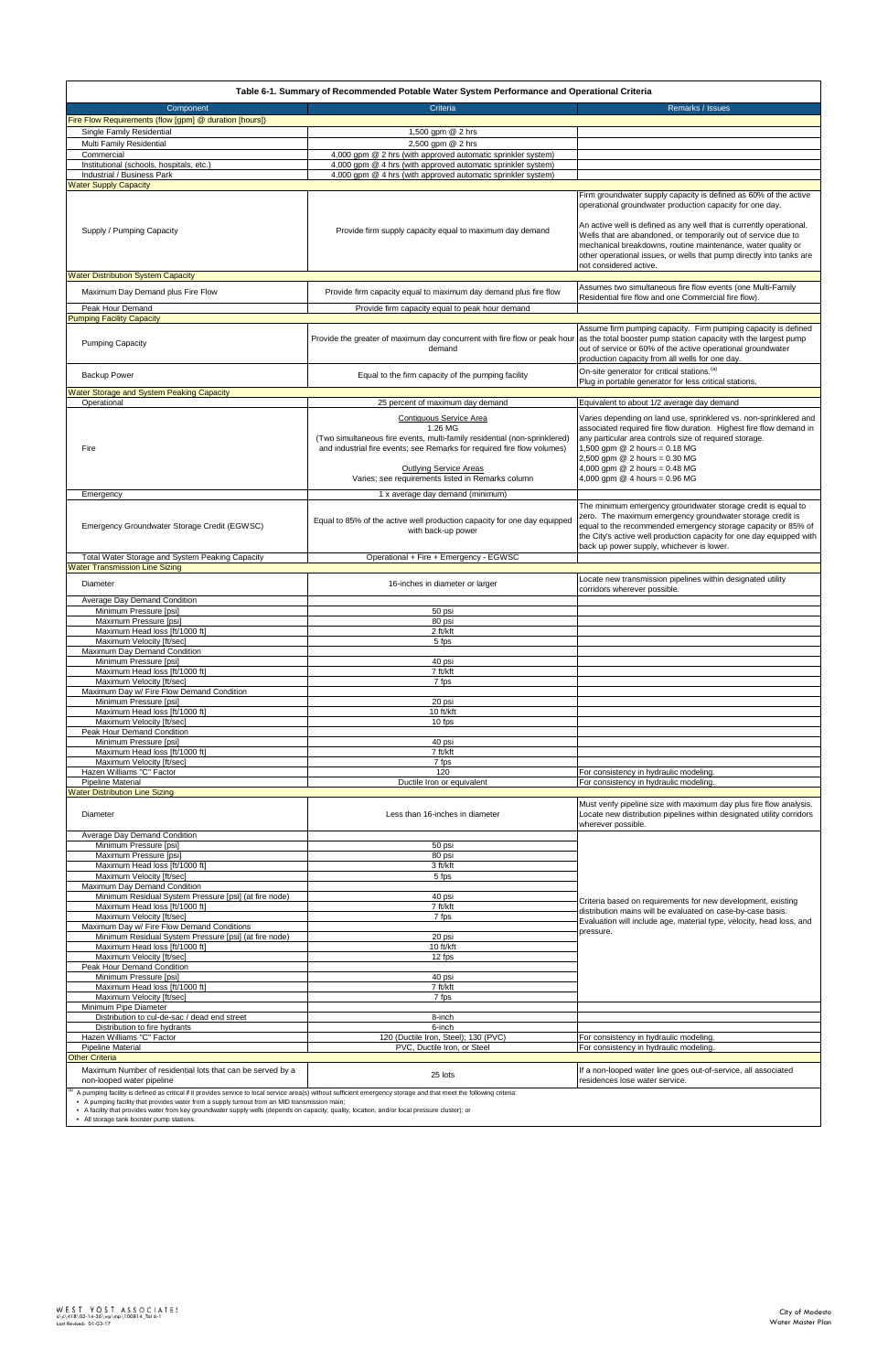# Chapter 6 Water System Performance and Operational Criteria



# 6.1.2 Water Quality Standards

Water quality standards largely pertain to protecting public health and consistently delivering a satisfactory supply to the customer. The U.S. Environmental Protection Agency (EPA) and the California State Water Resources Control Board (SWRCB) DDW are the agencies responsible for establishing water quality standards. EPA and DDW prescribe regulations that limit the amount of certain contaminants in the water provided by a public water system. The City, as a water purveyor, is responsible for ensuring that all applicable water quality standards and regulations are met at all times.

# **6.2 FIRE FLOW REQUIREMENTS**

The City's Water Utilities Department operates and maintains the water system within the City and the 'outlying' systems within the City's service areas. The City's Fire Department is concerned with the availability of a sufficient water supply for firefighting purposes. Consequently, the Fire Department establishes minimum water flows and residual system pressures during a firefighting event that the City is responsible for providing.

The City Fire Department is currently using the 2013 California Fire Code (CFC) Table B105.1 *Minimum Required Fire Flow and Flow Duration for Buildings* to assist them in establishing minimum fire flow guidelines and durations for individual structures. It should be noted that in this Water Master Plan, these minimum sprinklered fire flows are used for system wide hydraulic performance and operational evaluations to ensure that the City's water system can provide required flows and pressures to new buildings. The recommended fire flow requirements for the City are based on the requirements established in the 2013 CFC and are generalized for the City based on general land use designations. These recommendations are presented in [Table 6-2.](#page-3-0) These fire flow requirements will be used for the evaluation of the existing and future water system.

From a performance and operational perspective, the minimum fire flows identified in [Table 6-2](#page-3-0) are to be met concurrently during an assumed Maximum Day Demand condition, while maintaining a minimum residual system pressure of 20 psi throughout the water system. Additionally, it is recommended that the City's contiguous water system have the capability to meet two simultaneous fire flow events (appropriate for a larger municipality like Modesto, which is configured with specific service areas, such as North and South Modesto.) while maintaining a minimum residual system pressure of 20 psi. It is assumed that these two fire events will consist of one Multi-family Residential fire flow combined with another larger Commercial fire flow. This conservative assumption of two simultaneous fire flow demands will help stress the City's contiguous water system and determine if the water system can provide reliable service during high demand conditions. For the outlying service areas, a single fire flow event based on the land use requiring the highest water demand will be assumed.

Additionally, as discussed in subsequent sections of this Chapter, minimum fire flows presented in [Table 6-2](#page-3-0) and their expected duration will also be used to establish the City's water storage capacity requirements.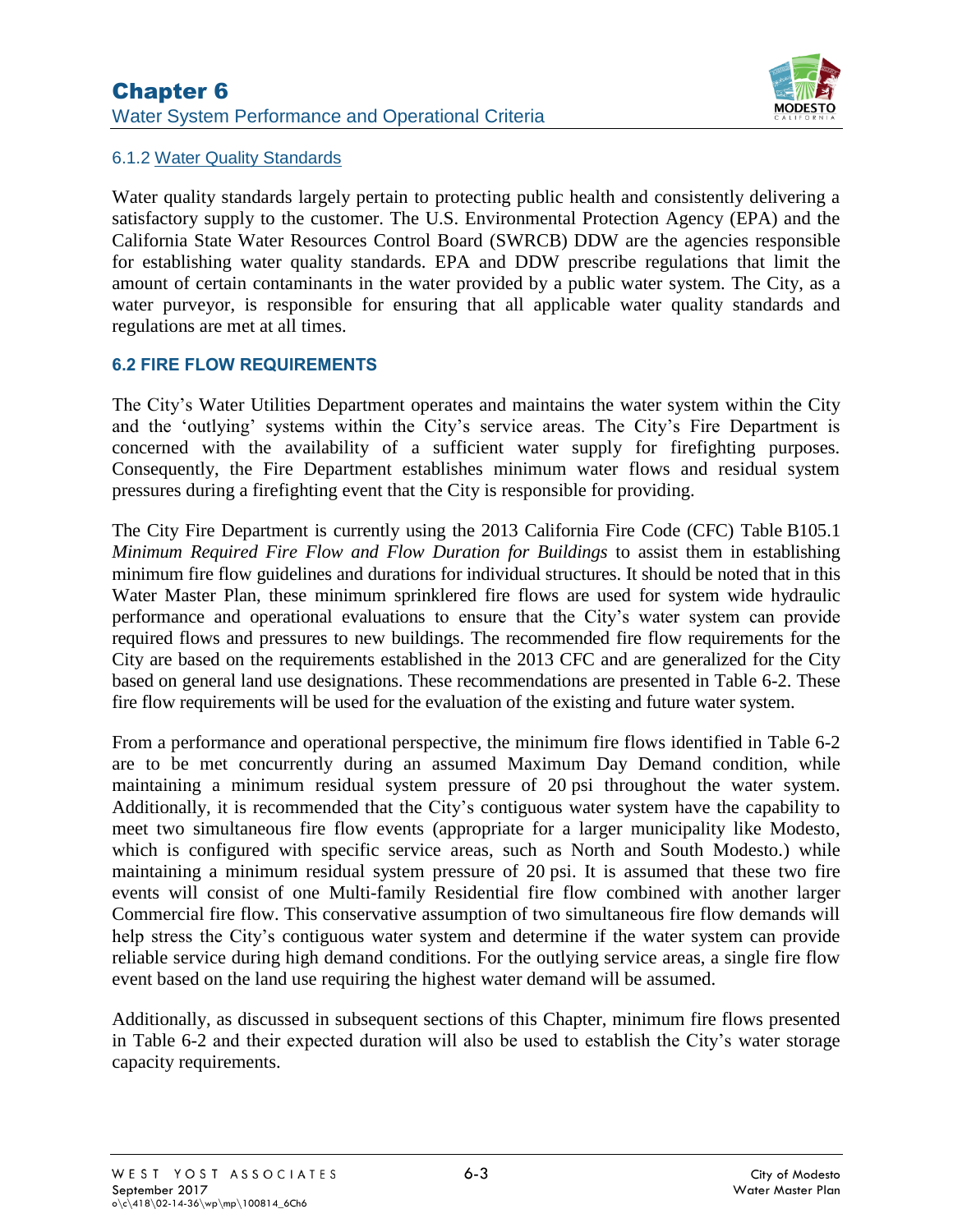<span id="page-3-0"></span>

| Table 6-2. Recommended Fire Flow Requirements <sup>(a,b,c)</sup> |                 |                    |                            |                            |                    |                            |  |  |
|------------------------------------------------------------------|-----------------|--------------------|----------------------------|----------------------------|--------------------|----------------------------|--|--|
|                                                                  | Non-Sprinklered |                    |                            | Sprinklered <sup>(d)</sup> |                    |                            |  |  |
| <b>Land Use Designation</b>                                      | Fire Flow, gpm  | Duration,<br>hours | Recommended<br>Storage, MG | Fire Flow, gpm             | Duration,<br>hours | Recommended<br>Storage, MG |  |  |
| Single-Family Residential <sup>(e)</sup>                         | 1,500           | ⌒                  | 0.18                       | 1,500                      |                    | 0.18                       |  |  |
| Multi-Family Residential <sup>(f)</sup>                          | 2.500           | 2                  | 0.30                       | 2,500                      |                    | 0.30                       |  |  |
| Commercial/Office <sup>(g)</sup>                                 | 8,000           | 2                  | 0.96                       | 4,000                      | ົ                  | 0.48                       |  |  |
| Industrial <sup>(h)</sup>                                        | 8,000           | 4                  | 1.92                       | 4,000                      |                    | 0.96                       |  |  |
| Institutional (schools, hospitals, etc.)                         | 8,000           | 4                  | 1.92                       | 4,000                      |                    | 0.96                       |  |  |

Construction type and fire flow calculation area are not generally known during the development of a Water Master Plan; consequently, fire flow requirements set forth in this table are based on previous estimates for these land use types and similar communities.

 $\left<$ <sup>(b)</sup> Unique projects or projects with alternate materials may require higher fire flows and should be reviewed by the Fire Marshal on a case-by-case basis (e.g., proposed commercial/industrial areas, hospitals, schools, etc.).

Specific fire flows were determined from Table B105.1 of the 2013 CFC, and depend on construction type and fire flow calculation area. See Section 3-1.208 of the City of Modesto Municipal Code for automatic sprinkler system requirements and exceptions.

 $\vert^{(d)}$  As outlined in the 2014 City of Modesto Standard Specifications, the Fire Marshal normally allows up to a 50 percent reduction in CFC fire flow requirements if a building is provided with an automatic sprinkler system. However, the CFC requires that no fire flow be less than 1,000 gpm for single family residential or 1,500 gpm for all other building types. For master planning purposes and to achieve more conservative fire flow estimates. Single Family and Multiple Family Residential buildings were considered nonsprinklered and no reduction was applied. Commercial/Office, Industrial, and Institutional buildings were assumed to be sprinklered for the purposes of this Water Master Plan. It should be noted, that while these assumptions were used for the Water Master Plan, it is up to the City Fire Marshal's discretion as to what the fire flow requirements are for new buildings.

<sup>(g)</sup> Includes Mixed Use, Commercial, Regional Commercial, Business Park, Redevelopment Planning District, and Salida Community Plan land uses.

Includes the Industrial land use.

<sup>(</sup>e) Includes Residential and Village Residential land uses.

This category should be used in cases where the housing density is greater than Single-Family Residential.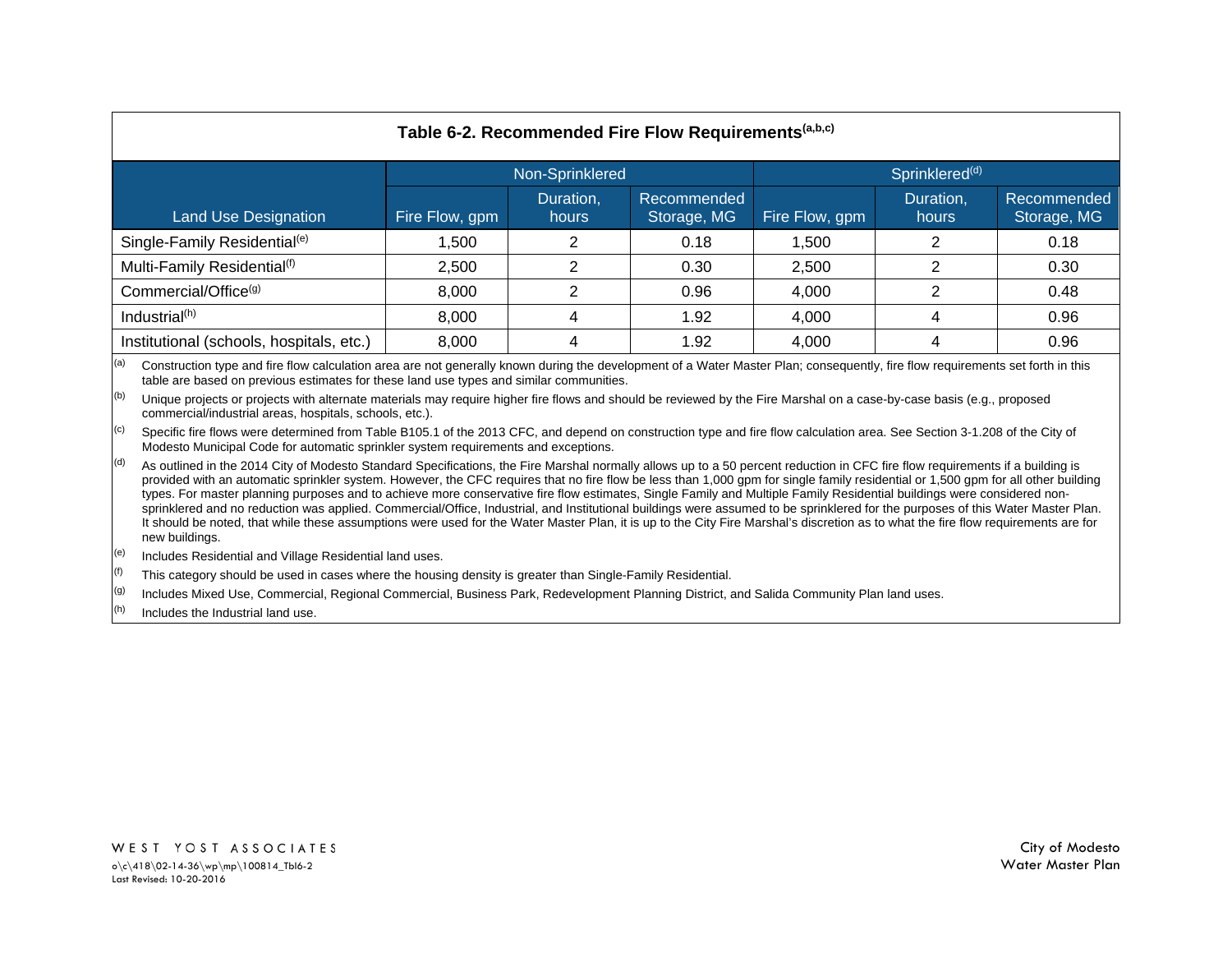

# **6.3 WATER SYSTEM CAPACITY DURING HIGH DEMAND PERIODS**

Maximum Day Demand, Maximum Day Demand plus Fire Flow, and Peak Hour Demand conditions will be used to assess the adequacy of the City's potable water supply and transmission/distribution system during high demand periods. Adopted peaking factors for Maximum Day and Peak Hour Demands are discussed in Chapter 3. The following subsections discuss the assumptions and recommended criteria for each demand condition.

#### 6.3.1 Water Supply Capacity

The City must be able to provide a firm supply capacity equal to the Maximum Day Demand, which can be met by a combination of treated surface water supplied from MID (via the Terminal Reservoir tanks and booster pump station) and City groundwater wells. Even though the contiguous service area has eight storage tanks and associated booster pump stations, this storage is limited to meeting diurnal system peaking demands and only holds one Average Day of emergency storage and fire flows, and therefore this storage cannot be counted on as a reliable source to meet the Maximum Day Demand requirements.

### 6.3.1.1 Firm Groundwater Supply Capacity

Firm groundwater supply capacity assumes that 60 percent of the City's active well capacity is available. An active well is defined as any well that is currently operational. Wells that are abandoned, or temporarily out of service due to mechanical breakdowns, routine maintenance, water quality or other operational issues, or wells that pump directly into tanks are not considered active<sup>2</sup>. This conservative planning-level assumption is consistent with the City's 2010 Engineer's Report and ensures the reliability and flexibility of the system to provide sufficient supply capacity to meet the Maximum Day Demand, especially considering increasing regulation, tightening of groundwater pumping, and aging infrastructure.

### 6.3.2 Maximum Day Demand plus Fire Flow

In accordance with typical industry standards, the City's water supply system should have the capability to meet a system demand condition equal to the occurrence of a Maximum Day Demand concurrent with either one or two fire flow events (depending on the service area) while meeting the recommended system performance criteria (e.g., minimum and maximum system pressures) discussed under *Section 6.6 Water Transmission and Distribution Pipeline Sizing* of this Chapter.

Maximum Day Demand plus Fire Flow will be met by a combination of the City's wells, storage tanks/booster pump stations and treated surface water from MID. The analysis of specific fire flow evaluations will be conducted assuming the largest booster pump at each pump station is off-line (i.e., the definition of the firm capacity of a booster pump station). The City's groundwater wells will be assumed to pump at their firm capacity (i.e.*,* firm groundwater pumping capacity).

 $\overline{a}$ 

<sup>2</sup> Well status is based on data provided by the City in October 21, 2014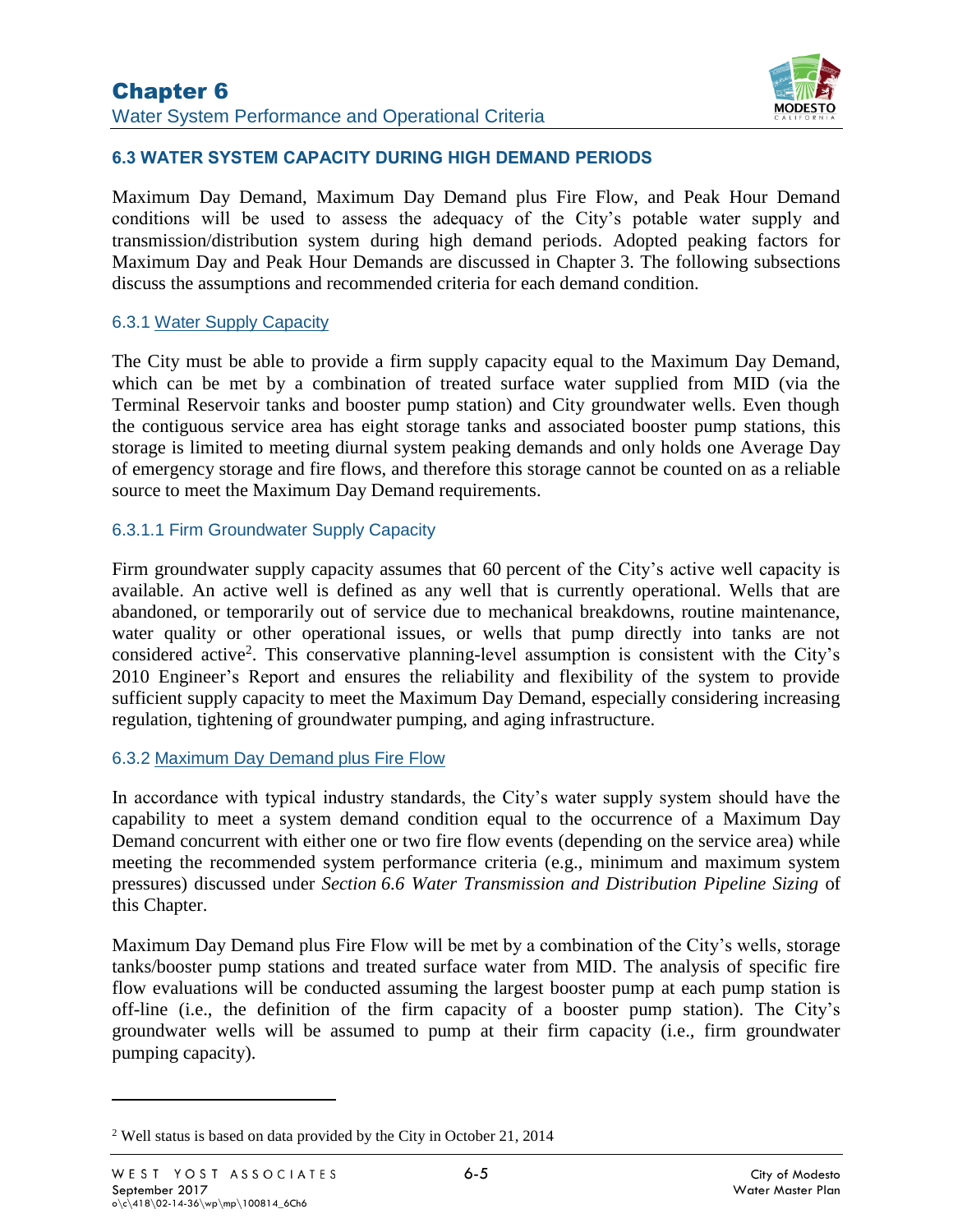

# 6.3.3 Peak Hour Demand

Peak Hour Demand should be met from a combination of supply sources (i.e., groundwater from wells, treated surface water, and water from storage tanks). Assumptions regarding firm pumping capacity will also apply during a Peak Hour Demand condition. During a Peak Hour Demand condition, the City's water system should be able to meet the recommended system performance criteria (e.g., minimum and maximum system pressures) discussed under *Section 6.6 Water Transmission and Distribution Pipeline Sizing* of this Chapter.

# **6.4 PUMPING FACILITY CAPACITY (WELLS AND STORAGE TANK BOOSTER PUMPS)**

# 6.4.1 Required Pumping Capacity

Sufficient water system pumping capacity should be provided to meet the greater of the following two demand conditions within the system:

- 1. A Maximum Day Demand plus Fire Flow event [based on the highest fire flow requirement for the different land use types within the particular service area (i.e., the City's contiguous area would be different from the Del Rio area)] with booster pumps and wells assumed to operate at their firm pumping capacity; or
- 2. A Peak Hour Demand event (with booster pumps and wells assumed to operate at their firm pumping capacity).

The highest demand between these two conditions sets the water system pumping capacity requirements of the wells and the storage tank's booster pumps. Sufficient pumping capacity should also be provided so that the Maximum Day Demand within the system can be supplied using firm well pumping capacity with no assistance from storage tanks, as noted in Section 6.3.1 above.

### 6.4.2 Critical Supply Facilities

All critical supply facilities should be equipped with an on-site, back-up power generator. A pumping facility is defined as critical if it provides service to local service area(s) without sufficient emergency storage and that it meets one of the following criteria:

- A pumping facility that provides water from a supply turnout (i.e*.,* Terminal Reservoir Pumps);
- A pumping facility that provides water from key groundwater wells based on capacity, quality, location, and/or local pressure cluster; and
- All storage tank booster pump stations.

Each of the critical supply facilities listed above should be equipped with generators for back-up power, if it does not already have an auxiliary power source, in order to provide sufficient reliable pumping capacity.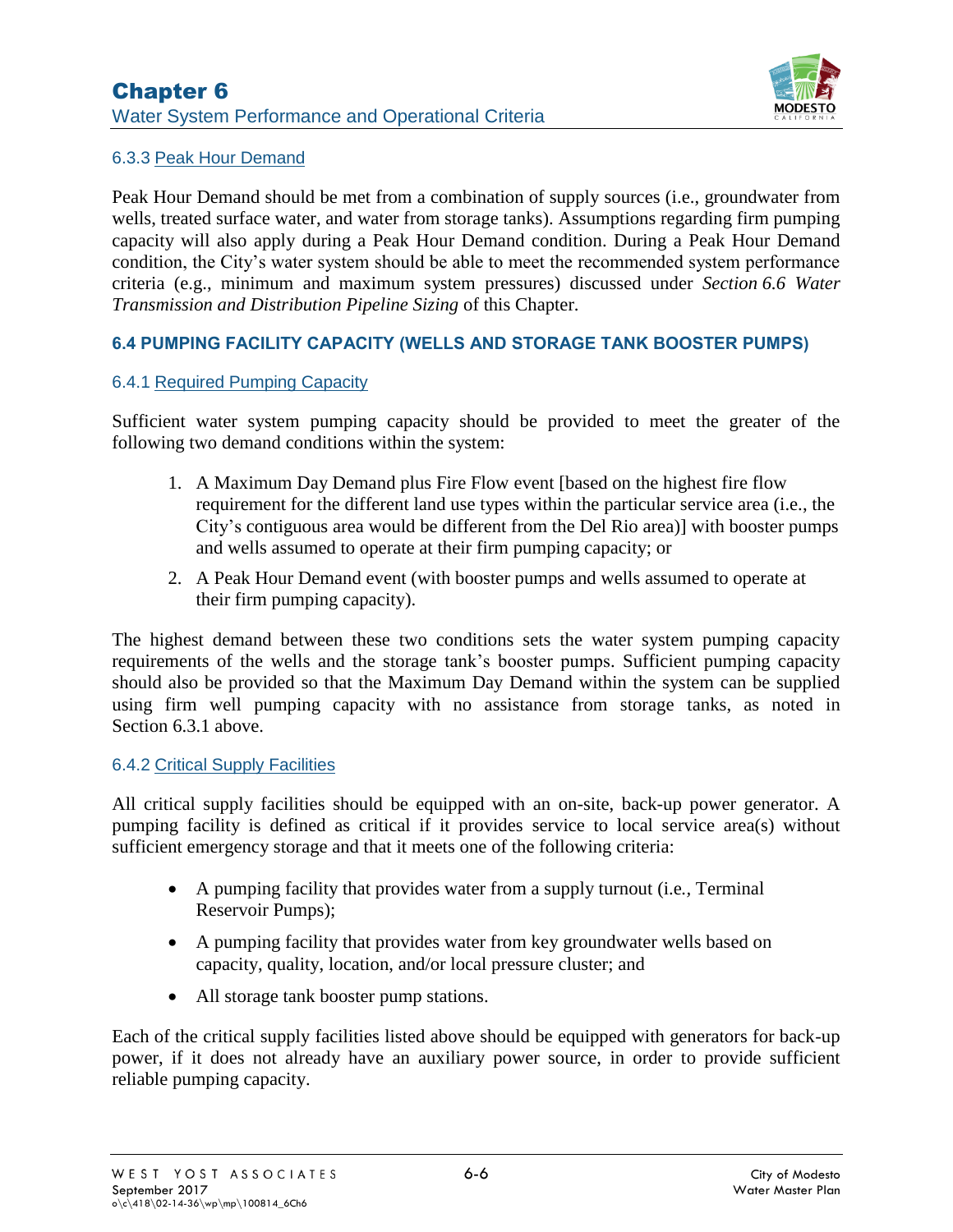

# **6.5 STORAGE FACILITY CAPACITY**

The total treated water storage capacity required will be based on the following three components:

- Operational Storage,
- Fire Flow Storage, and
- Emergency Storage.

A discussion of these three storage components follows, along with a discussion of "credits" for groundwater storage and pumping capacity are discussed in more detail below.

# 6.5.1 Operational Storage

Over any 24-hour period, water demands will vary. Typically, higher water demands will occur during the early morning hours when people are irrigating landscape and getting ready to go to work or school. Water demands will then decline to some nominal baseline level (depending on the proximity to water use patterns of adjacent commercial/industrial areas), and will then begin to increase again depending on outside water needs (and corresponding temperature) until it reaches a higher water demand in the evening hours as people return home from work or school. Throughout the year, the peaks of this cycle will vary according to customer needs, creating Maximum Day and Peak Hour Demands.

Usually, water treatment plants and/or some specific wells within a water system are operated at a fairly constant rate over a continuous period of time (baseline). This supply is then typically augmented, as needed, by additional flows from storage tanks and/or additional wells during high demand periods. Storage tanks are normally refilled when demands drop below the baseline water production flow rate. The storage volume used to meet these higher than baseline demand periods is called operational storage.

Ideally, the operational storage requirement should be calculated based on the diurnal demand pattern within the service area. If sufficient data is not available to develop a diurnal demand pattern, then the recommended volume of water to be stored as operational storage should be at least equal to 25 percent of the total volume of water needed to meet the service area's Maximum Day Demand.

### 6.5.2 Fire Flow Storage

As discussed above, current fire flow requirements for the City are identified in the 2013 CFC. These requirements are based on the building use type (i.e., residential, commercial, etc.), building size (in square feet), whether or not automatic sprinklers are installed, and type of construction (wood frame, metal, masonry, etc.). After a fire flow requirement is established, it is multiplied by the required fire flow duration to produce an estimate of the total volume of fire flow storage required.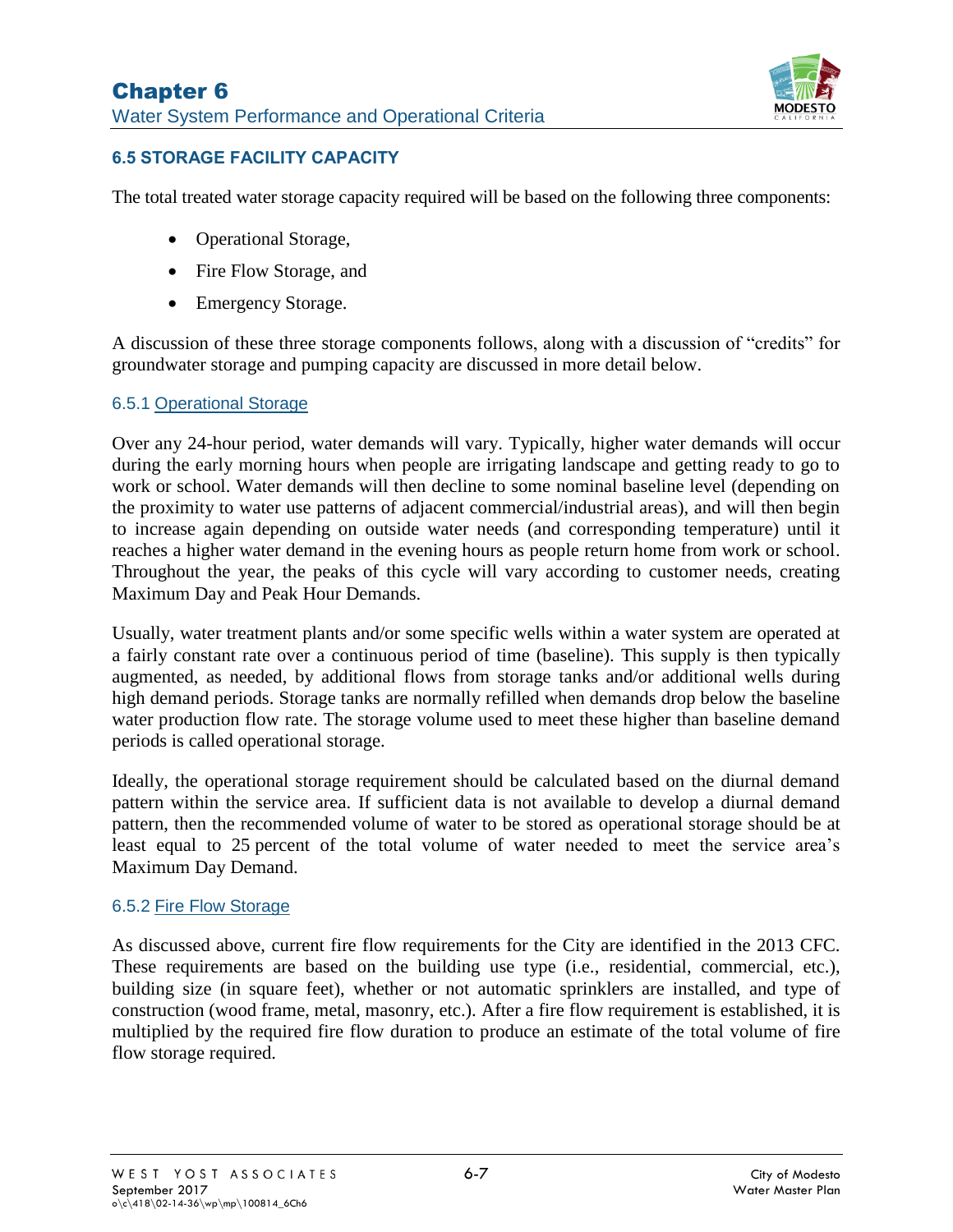

[Table 6-2](#page-3-0) presents the recommended fire flow criteria and associated required fire flow storage by land use types. Based on the fire flows listed in [Table 6-2,](#page-3-0) sufficient fire flow storage should be available in the contiguous service area for two simultaneous fire flow events: a Multi-family Residential and a Commercial (assuming sprinklered conditions for both events), for a total fire storage volume of 1.26 MG. Sufficient fire flow storage should be available in the outlying service areas based on the land use requiring the highest water demand as outlined in [Table 6-2.](#page-3-0) In all service areas, the pump(s) and motor(s) combination at each tank booster pump station must be equipped with a backup power source of sufficient capacity to reliably access the fire flow storage and meet the required fire flow and minimum residual system pressure requirements.

### 6.5.3 Emergency Storage

A reserve of stored water is also required to meet demands during an emergency. An emergency is defined as an unforeseen or unplanned event that may degrade the quality or disrupt the quantity of potable water supplies available to serve customers. Some examples of emergency events that a water utility may prepare for include<sup>3</sup>:

- Minor emergency. A fairly routine, normal, or localized event that affects a few customers, such as a distribution or service pipeline break, malfunctioning valve, hydrant break, or a brief power loss. Utilities plan for minor emergencies and typically have staff and materials on-hand and available to mitigate these minor emergencies relatively quickly (typically within hours).
- Major emergency. A disaster that affects an entire, and/or large portion of a water system, lowers the quantity and quality of the water, or places the health and safety of the community at risk. Examples include water treatment plant failures, raw water contamination, or major power grid outages. Water utilities seldom experience major emergencies but typically plan to have alternative sources of supply and/or storage sufficient to provide a minimum of one to two days or more of supply in local storage facilities.
- Natural disaster. A disaster caused by natural forces or events that create a major water utility emergency. Examples include earthquakes, forest or brush fires, hurricanes, tornados or high winds, floods, and other severe weather conditions such as freezing or drought that damage or cause water system facilities to be unable to operate.

Determination of the required volume of emergency storage is a policy decision based on the assessment of the risk of failures and the readily available desired degree of system reliability. The amount of required emergency storage is a function of several factors, including the diversity of the supply sources, redundancy and reliability of the production facilities, and the anticipated length of the emergency outage.

 $\overline{a}$ 

<sup>3</sup> *M-19 Emergency Planning for Water Utilities*, AWWA 2001.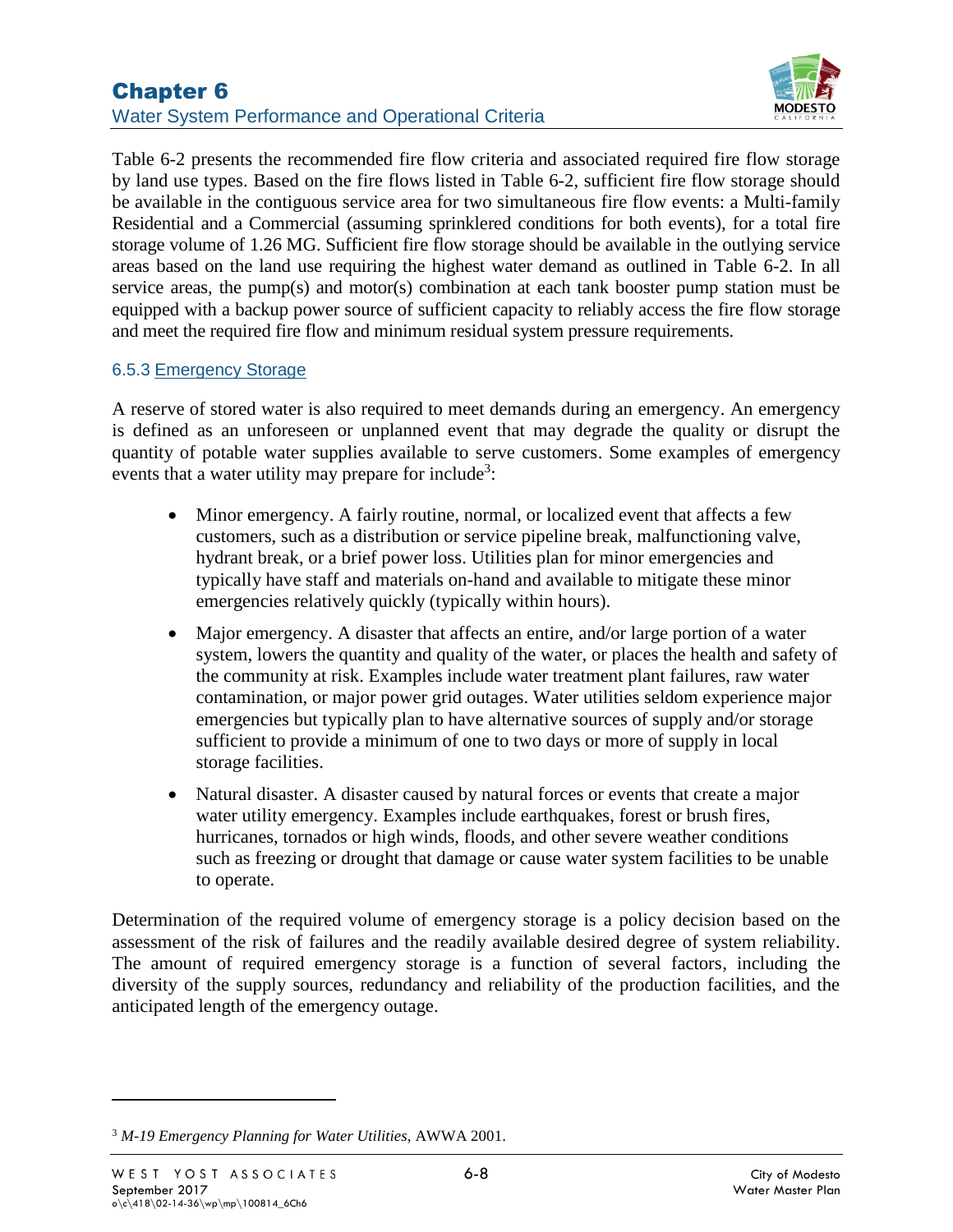# Chapter 6 Water System Performance and Operational Criteria



The American Water Works Association states that no formula exists for determining the amount of emergency storage required, and that the decision will be made by the individual utility based on a judgment about the perceived vulnerability of the system. For this Water Master Plan, for planning purposes, the emergency storage requirement will be based on minor emergencies and *specific* major emergency criteria. Based on this planning criterion, it is recommended that the City have a minimum quantity of emergency storage volume equivalent to one times the Average Day Demand.

# 6.5.4 Emergency Groundwater Storage Credit

Because of the City's available wells, the groundwater basin can account for a portion of the recommended water storage and system peaking capacity in the form of an emergency groundwater storage credit.

The emergency groundwater storage credit is defined as 85 percent of the production capacity of the City's active wells that have generators to provide back-up power (wells that pump directly into storage tanks are not included) over the duration of the emergency (assumed to be 24 hours). These facilities would include the firm capacity of the wells that are equipped with auxiliary power operated over a 24-hour period. On a system-wide basis, the minimum credit is equal to zero, and the maximum credit is equal to the recommended emergency storage capacity (up to one day's worth of the Average Day Demand).

### 6.5.5 Total Storage Capacity Recommended

The City's recommended potable water storage capacity should be the sum of the following components:

- Operational: Volume of water necessary to meet diurnal peaks observed throughout the day, assumed to be equivalent to at least 25 percent of the Maximum Day Demand; plus
- Fire Flow: Volume of water necessary to supply a defined fire flow event(s), where the fire flow event(s) is/are contingent upon the service area; plus
- Emergency: Volume of water necessary to provide one times the Average Daily Demand; minus
- Emergency Groundwater Storage Credit: Equal to 85 percent of the firm groundwater supply that can be reliably accessed to meet emergency storage needs, up to a maximum of the emergency storage requirement.

The amount of total system storage and system peaking capacity required to meet these criteria will change over time as the City continues to grow and potable water demands increase.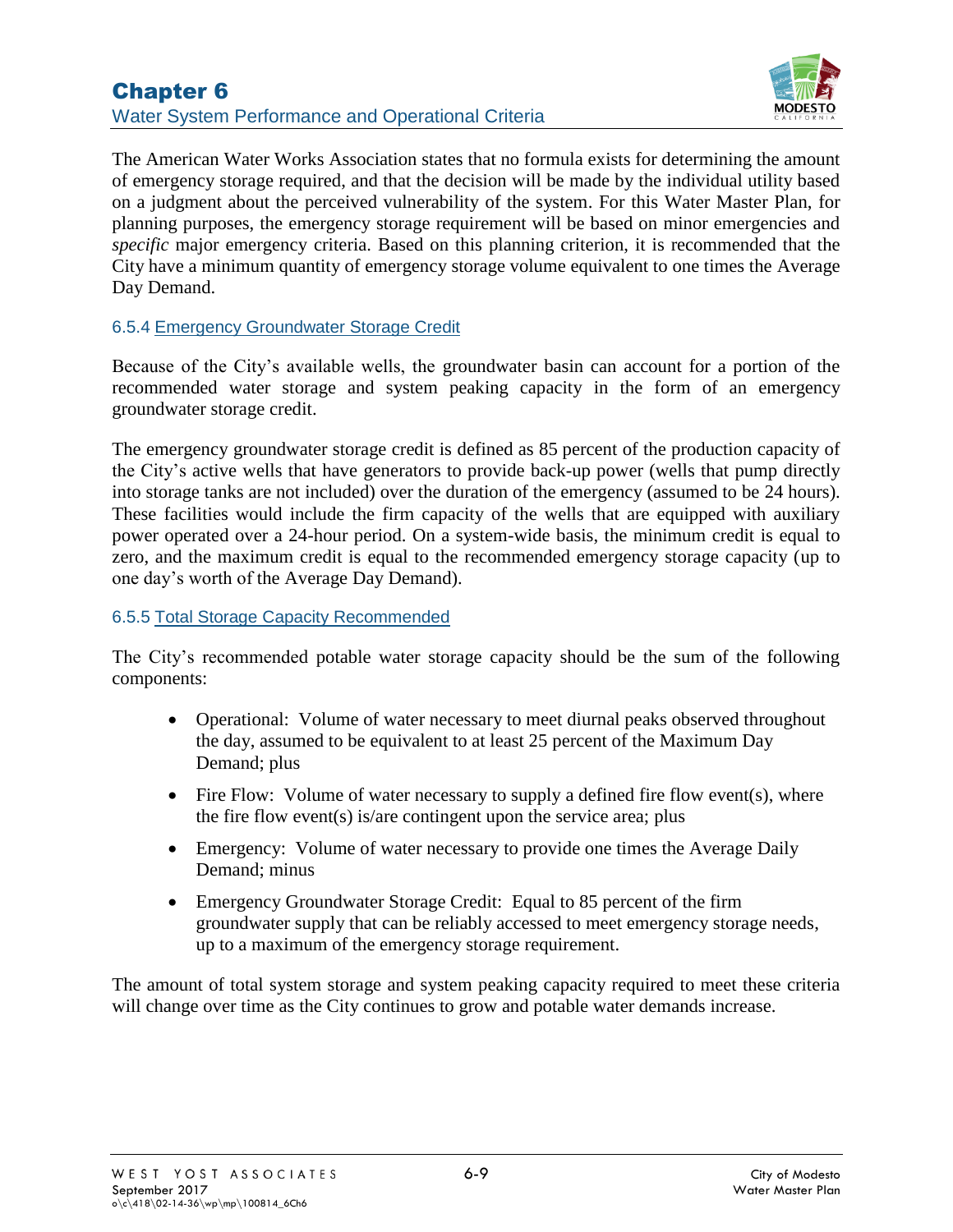

# **6.6 WATER TRANSMISSION AND DISTRIBUTION PIPELINE SIZING**

The following criteria will be used as guidelines for sizing new transmission and distribution pipelines. Pressure, velocity, and head loss criteria are all described in the different demand scenarios included below.

Pressure criteria provided in this section range from a minimum of 40 psi to a maximum of 80 psi to allow for variations in elevation and different operating conditions. 80 psi is the maximum allowable system operating pressure without requiring pressure regulation of individual customer services.

New transmission and distribution pipelines to serve the City's future planning areas should be located within designated utility corridors wherever possible. These designated utility corridors should be within public rights-of-way to minimize or eliminate the need for utility easements within private property.

The City's existing system will be evaluated on a case-by-case basis using pressure as the primary criterion. Secondary criteria, such as velocity, head loss, age, and pipeline material type, will be used as indicators to locate and help prioritize where water system improvements may be needed. For example, if an existing pipeline experiences head loss in excess of the criteria described below during a Maximum Day plus Fire Flow event, this condition by itself does not necessarily indicate a problem as long as the minimum system pressure criterion is satisfied.

### 6.6.1 Water Transmission System

Transmission pipelines are generally defined as being 16 inches in diameter or larger and should be designed based on the criteria described below for Average Day, Maximum Day, Maximum Day plus Fire Flow, and Peak Hour demand conditions. The criteria reflect West Yost's experience working with the City's existing water system.

### 6.6.1.1 Average Day Demand

- Service pressures should be maintained between a maximum of 80 psi and a minimum of 50 psi.
- The maximum velocity within transmission pipelines should be 5 feet per second (fps).
- Head losses within the transmission system pipelines should be limited to 2 feet per thousand feet (ft/kft) of pipeline.

### 6.6.1.2 Maximum Day Demand

- Service pressures should be maintained between a maximum of 80 psi and a minimum of 40 psi.
- The maximum velocity within transmission pipelines should be 7 fps.
- Head losses within the transmission system pipelines should be limited to  $7 \text{ ft/kt}$ of pipeline.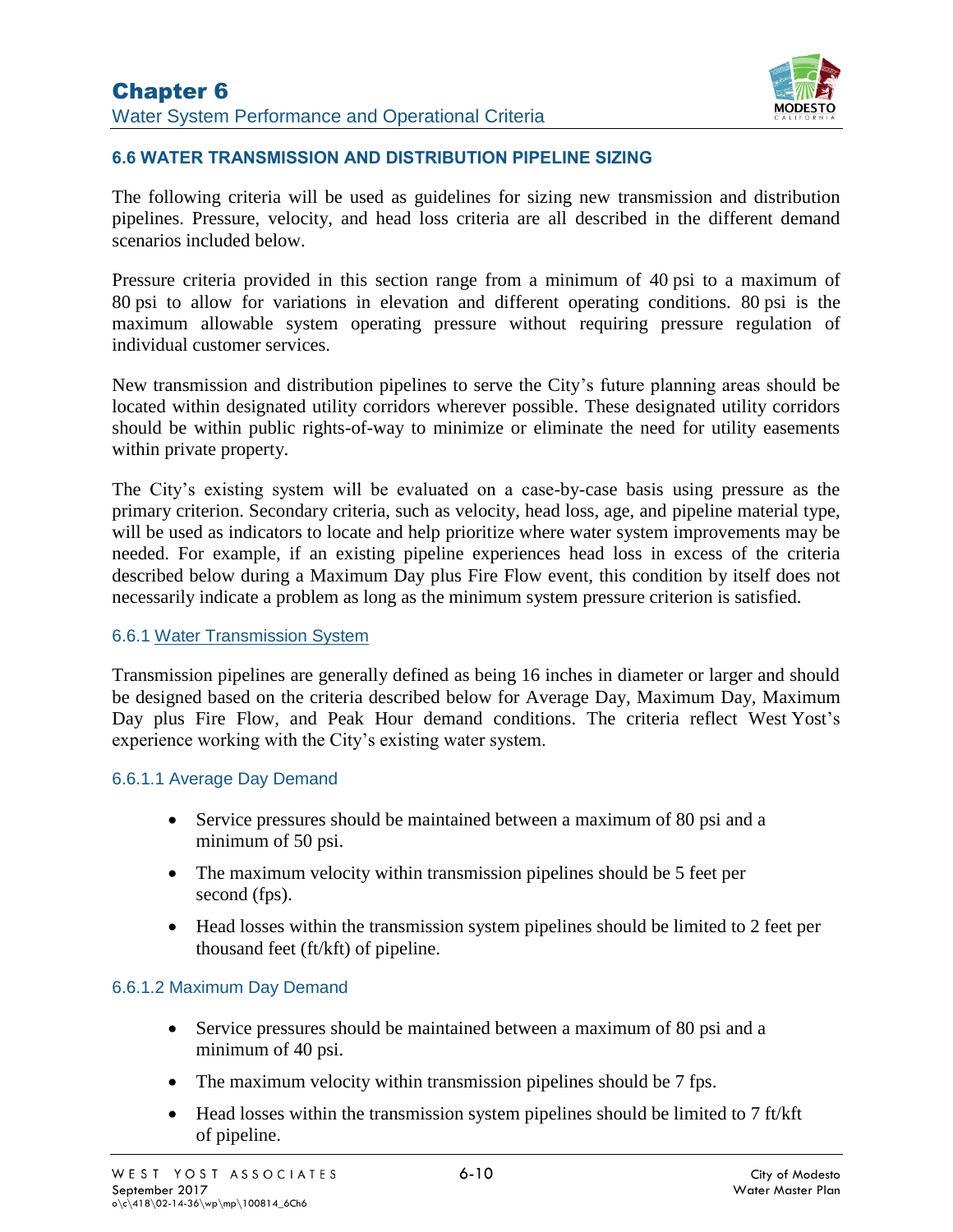

## 6.6.1.3 Maximum Day plus Fire Flow Demand

- The minimum allowable residual pressure should be 20 psi at the flowing fire hydrant.
- The maximum velocity within transmission pipelines should be 10 fps.
- Head losses within the transmission system pipelines should be limited to 10 ft/kft of pipeline.

### 6.6.1.4 Peak Hour Demand

- Service pressures should be maintained between a maximum of 80 psi and a minimum of 40 psi.
- The maximum velocity within transmission pipelines should be 7 fps.
- Head losses within the transmission system pipelines should be limited to  $7 \text{ ft/kt}$ of pipeline.

# 6.6.2 Water Distribution System

Distribution pipelines are generally less than 16-inches in diameter and should be sized based on the criteria described below for Average Day, Maximum Day, Maximum Day plus Fire Flow, and Peak Hour demand conditions. The criteria reflect West Yost's experience working with the City's existing water system.

### 6.6.2.1 Average Day Demand

- Service pressures should be maintained between a maximum of 80 psi and a minimum of 50 psi.
- The maximum velocity within distribution system pipelines should be 5 fps.
- Head losses within the distribution system pipelines should be limited to 3 ft/kft of pipeline.

### 6.6.2.2 Maximum Day Demand

- Service pressures should be maintained between a maximum of 80 psi and a minimum of 40 psi.
- The maximum velocity within distribution system pipelines should be 7 fps.
- Head losses within the distribution system pipelines should be limited to 7 ft/kft of pipeline.